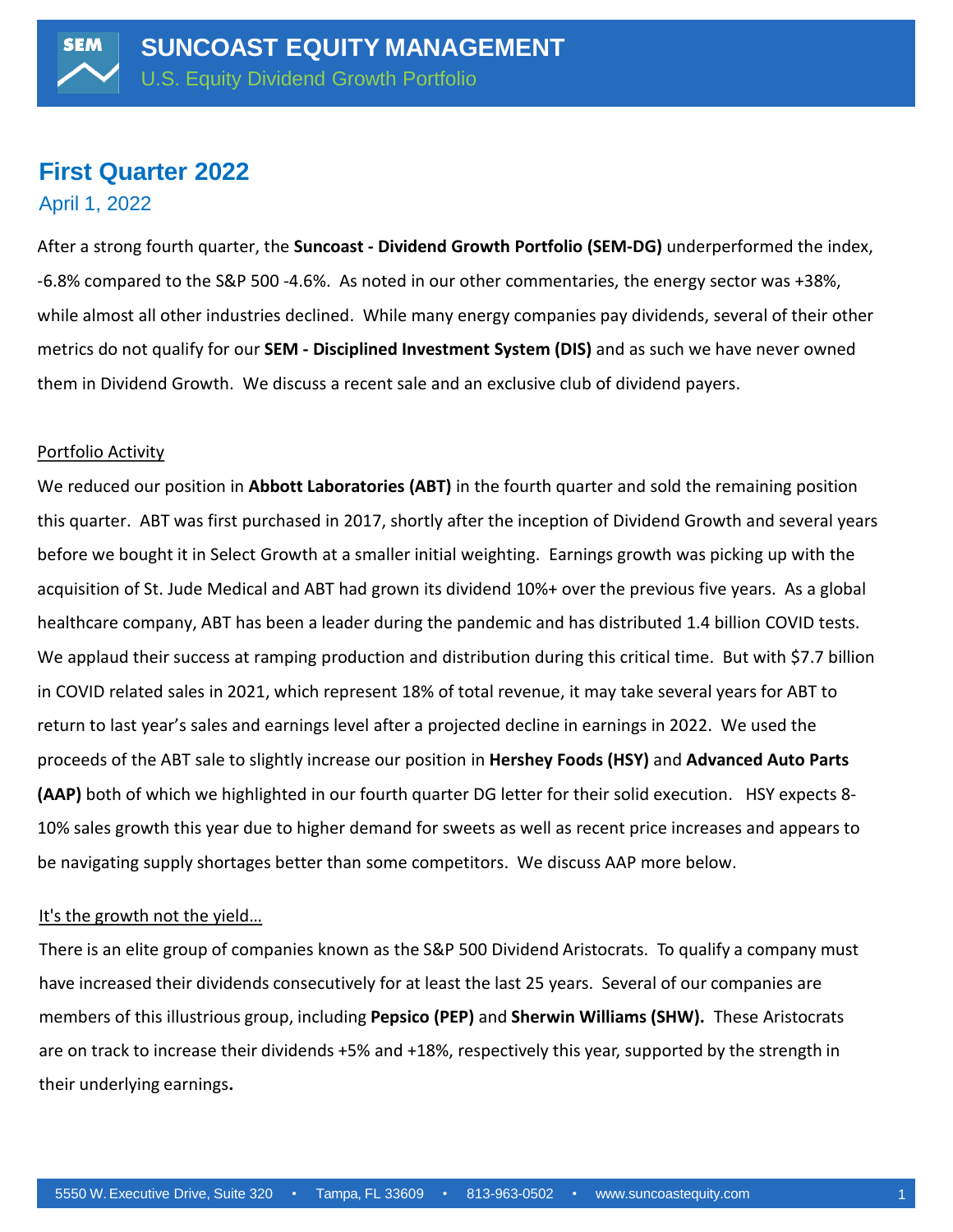**AT&T (T)** was also a long-standing member of the Aristocrats having increased its dividend 35 years in a row up until 2021, when the board decided to maintain it at its current rate rather than increase it. In February 2022 AT&T cut its annual dividend from an unsustainable 8.5% yield or \$2.08 to \$1.11 a share as part of its \$43 billion spinoff of WarnerMedia assets to Discovery Communications (DISCA). Given the company'<sup>s</sup> lack of earnings growth and high debt levels, we believe AT&T will struggle to increase it going forward. Exxon (XOM) and Chevron (CVX) are also members. But due to the cyclical nature of the energy industry that we discussed in depth in our general Investment Commentary, these companies may struggle to increase their dividends during economic downturns without borrowing to do so. We prefer to own businesses with ample free cash flow like **Tractor Supply (TSCO)** that announced a *77% increase* to its quarterly dividend due to a "robust 2022 financial outlook" (management's words not ours). **Advanced Auto Parts** (**AAP)** also increased its dividend 60% this quarter, after increasing it 150% last year, which is <sup>a</sup> good sign that management has confidence about its future growth prospects. The current yield on our Dividend portfolio is 1.7% and on average should grow +16% in 2022, supported by these large increases.

# Outlook

The companies of our **Dividend Growth Portfolio** are on track to deliver solid growth in revenues and earnings, with the resources and confidence to increase their dividends. As always, we will be on the lookout for data points that reaffirm their growth prospects. We are grateful for your continued support.

Sincerely,

**Amy Don** Amy A. Lord, CFA Donald R. Jowdy Senior Vice President/ Co-Portfolio Manager CIO

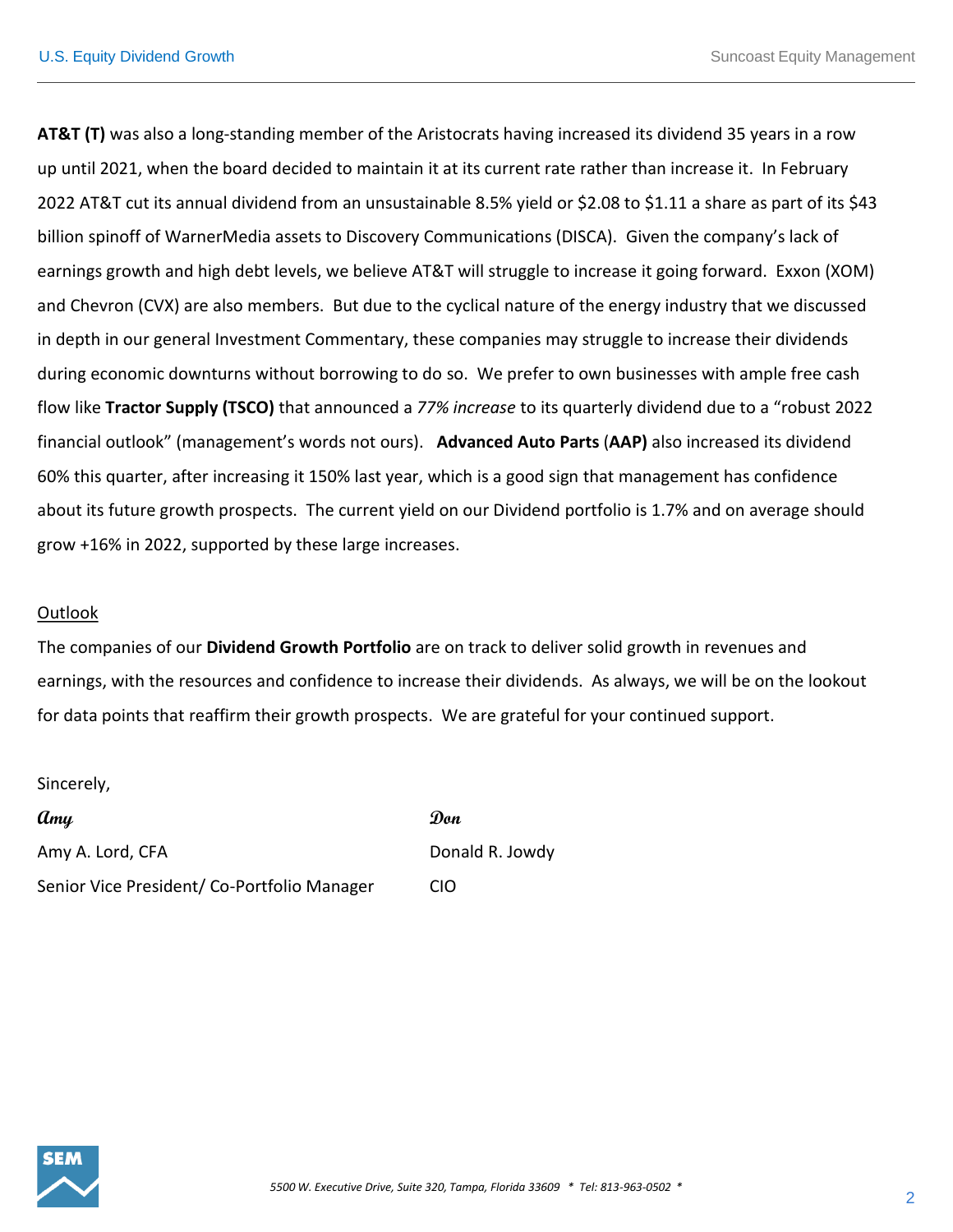# *Suncoast Equity Management, LLC*

Performance results versus the Standard & Poor's 500 Index

| <b>Time Period</b>                              | <b>SEM</b><br>% Return* | <b>S&amp;P 500</b><br>% Return | <b>SEM - Growth</b><br>of \$1,000,000 | <b>S&amp;P 500 - Growth</b><br>of \$1,000,000 |
|-------------------------------------------------|-------------------------|--------------------------------|---------------------------------------|-----------------------------------------------|
| First Quarter (2022)                            | $-6.8\%$                | $-4.6%$                        | \$931,800                             | \$954,000                                     |
| One-Year                                        | $+21.1%$                | $+15.7%$                       | \$1,210,700                           | \$1,156,500                                   |
| Three-Year                                      | $+19.7%$                | $+18.9%$                       | \$1,715,400                           | \$1,682,000                                   |
| Five-Year                                       | $+17.4%$                | $+16.0%$                       | \$2,226,700                           | \$2,099,400                                   |
| <b>Inception</b> $(5\frac{1}{4} \text{ Years})$ | $+18.1\%$               | $+16.5%$                       | \$2,394,800                           | \$2,226,700                                   |

\* Composite results of all SEM Dividend Growth managed accounts, net of all fees.

Note: Performance for the three and since inception year periods represent the annual average rates of return